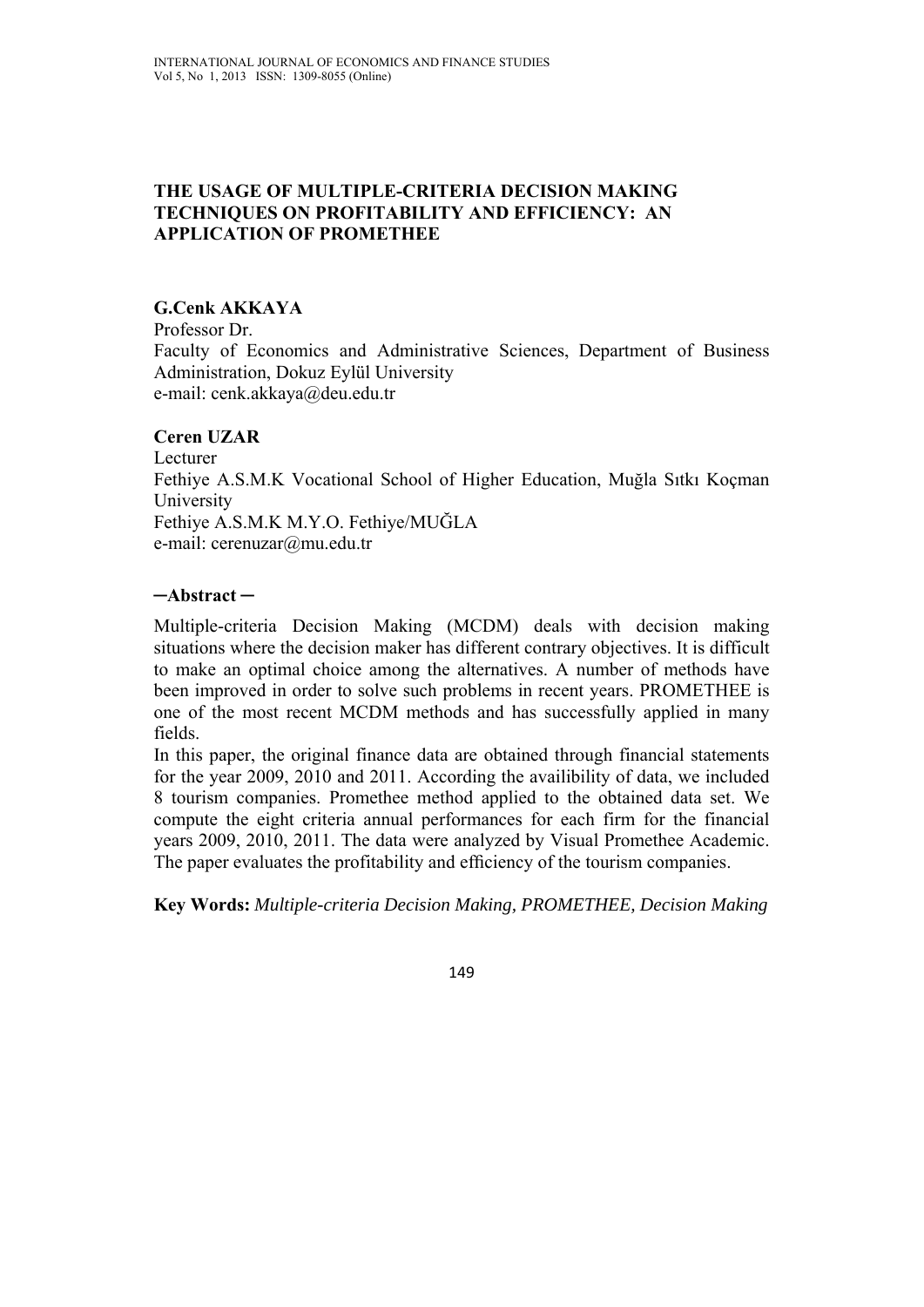**Jel Code:** C00

# **1. INTRODUCTION**

Multi-criteria decision-making (MCDM) plays an important role in many real life problems. It is not an exaggeration to argue that almost any local or federal government, industry, or business activity involves, in one way or the other, the evaluation of a set of alternatives in terms of a set of decision criteria. Very often these criteria are conflicting with each other (Triantaphyllou et all., 1998: 3). The MCDM (Multiple Criteria Decision Making) often deals with ranking of many concrete alternatives from the best to the worst ones based on multiple conflicting criteria. The PROMETHEE (Preference Ranking Organization Method for Enrichment Evaluations) is an outranking and simple ranking method for a finite set of alternative actions to be ranked and selected among criteria. The PROMETHEE family initially included the PROMETHEE I for partial ranking of the alternatives and the PROMETHEE II for complete ranking of the alternatives. PROMETHEE II is fundamental to implement the other PROMETHEE methods (Qu et all., 2012: 1).

The profitability and efficiency of the tourism sector has been one of the main subject in financial environment and also the tourism sector plays an important role in the financial services industry in all developed and developing countries. Consequently, the financial performance of tourism firms is of major importance to various stakeholders. Within this context, we want to measure profitability and efficiency of tourism firms by using PROMETHEE Method.

# **2. PURPOSE OF THE APPLICATION**

The aim of this study is to apply PROMETHEE method to measure profitabiltiy and efficiency. The performance can be calculated based on the firms' financial statements. We randomly select 8 firms from the Borsa İstanbul Inc. We compute the eight criteria annual performances for each firm for the financial years 2009, 2010, 2011. The data were analyzed by Visual Promethee Academic.

# **3. DATA AND METHODOLOGY**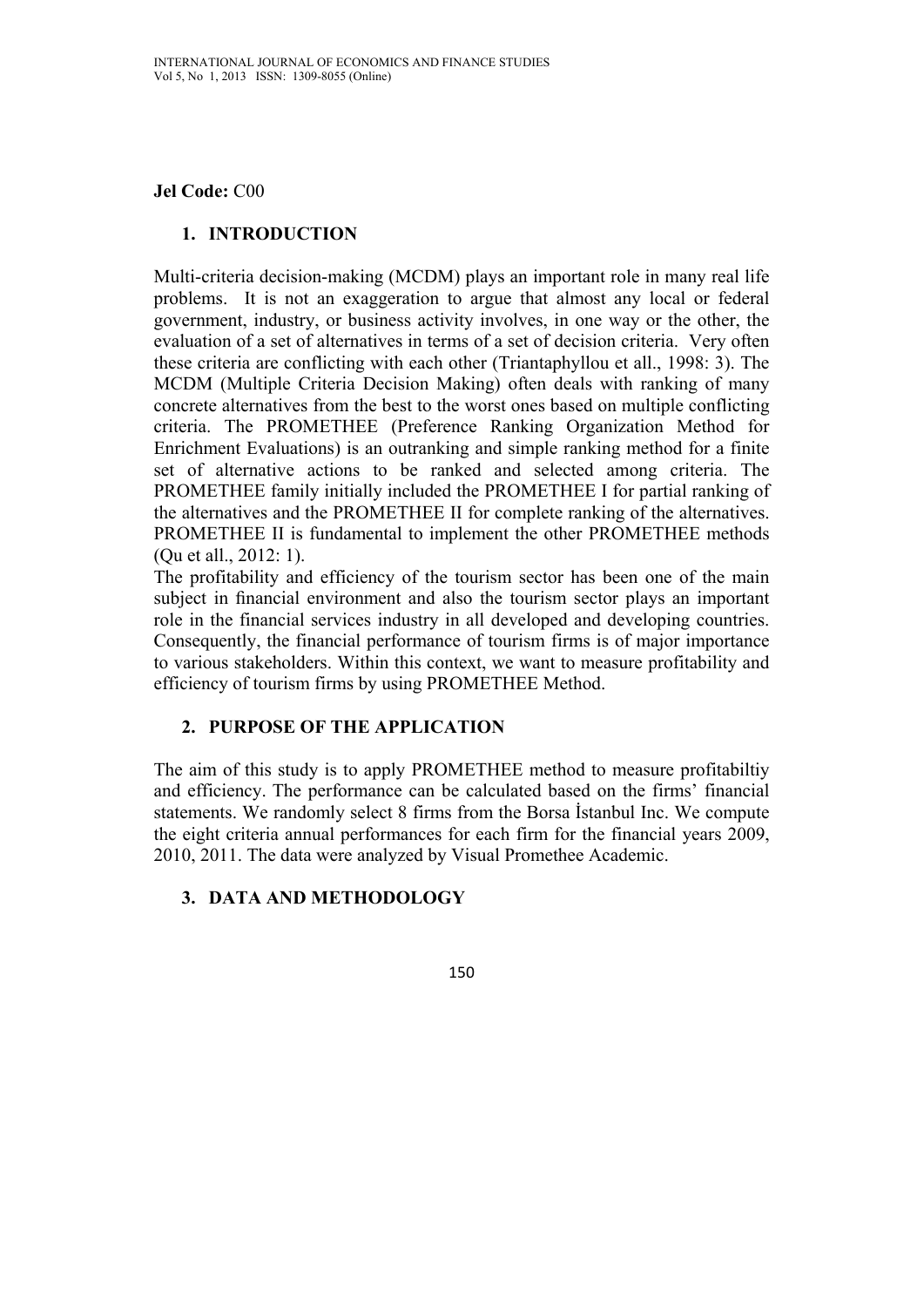Financial management is fundamental to companies's success, and a complex financial system is in need of companies's financial management information. It is obvious that, financial ratios can help to convert the mass of data. Our data set is compiled from Borsa İstanbul Inc. tourism companies between 2009 and 2011 period. The profitability and efficciency can be calculated based on the firms' financial statements. In this paper, the original finance data are obtained through financial statements for the year 2009, 2010 and 2011. According the availibility of data, we included 8 tourism companies. These are Altınyunus Çeşme, Marmaris Altınyunus, Martı Marmaris, Metemtur, Nettur, Petrokent, Tekart and Favori Inc. The eight criteria were selected for measuring the profitabiltiy and efficiency. These are net profit/sales, net profit/equity, net profit/assets, sales, current ratio, acid test ratio, total debt/assets and stock turnover. According to the level of importance, each criterion is given a weight. The weight increases with the importance of the criterion. We modify the weight of these financial criterias and the results as shown in Table 1.

| <b>Criterias</b>  | Weights |
|-------------------|---------|
| Net profit/sales  | 0,15    |
| Net profit/equity | 0,15    |
| Net profit/assets | 0,15    |
| Sales             | 0,10    |
| Current ratio     | 0,15    |
| Acid test ratio   | 0,15    |
| Total debt/assets | 0,10    |
| Stock turnover    | 0,05    |

**Table 1: The weight of Financial Criterias** 

In order to ease the calculation of preference function, Brans & Vincke proposed six kinds of general criterions (Usual, U-shape, V-shape, level, linear and Gaussian). Gaussian function is used for modified eight criteria and 8 selected companies.

The advantage of the Promethee method is that it does not approved a linear evaluation model and it can easily be used with qualitative data. Compared to other performance evaluation models, such as data envelopment analysis (DEA), PROMETHEE is simplier to apply and it does not require the specification of inputs and outputs, which may not always be easy to identify (Kosmidou and Constantin, 2008: 89).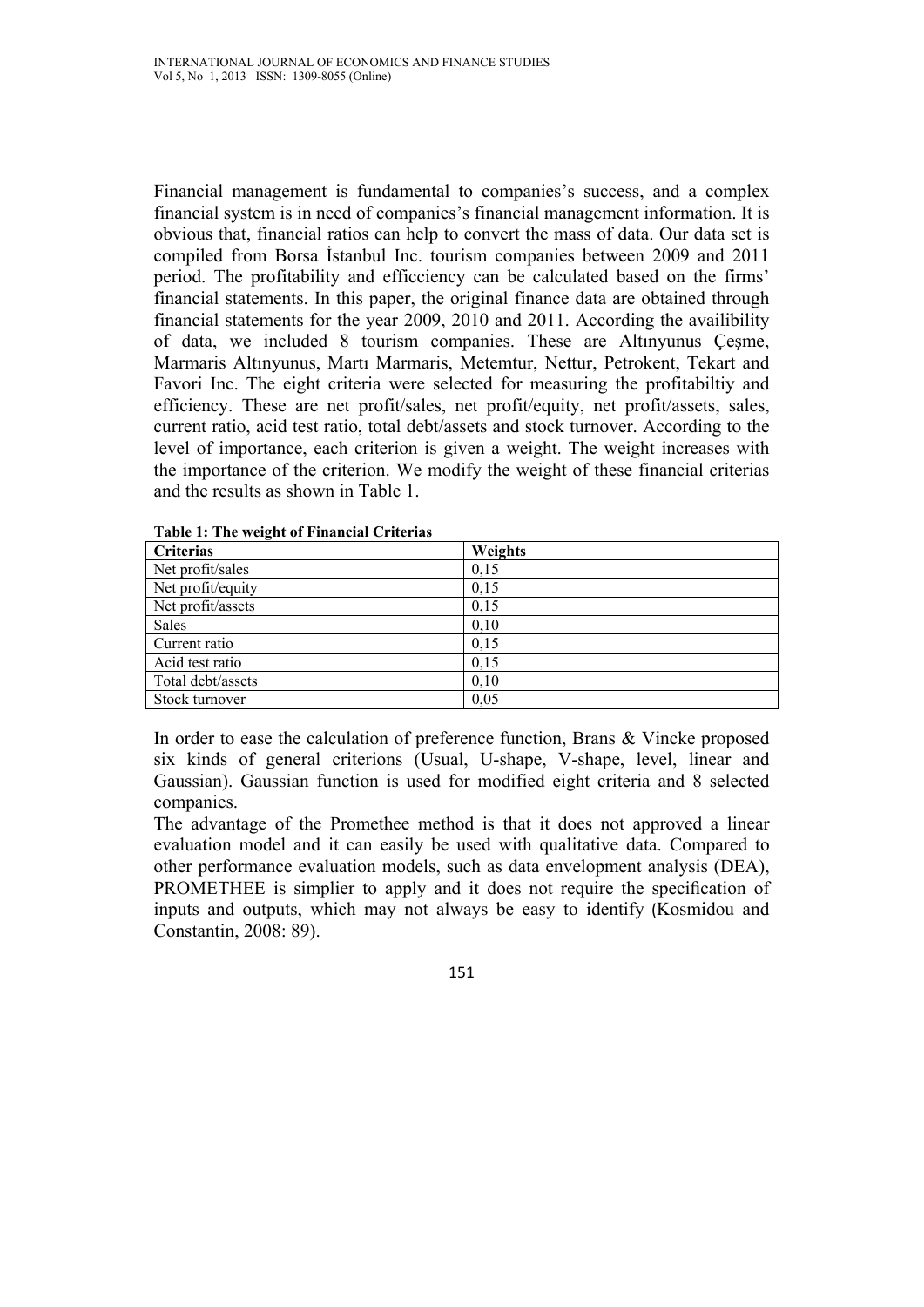PROMETHEE is an easy ranking method in perception and application opposed to other methods for multi-criteria analysis. It is remarkably adapted to problems where a number of alternative actions are to be ranked (Prvulovic et all, 2011: 779).

In this study, the PROMETHEE method was selected because of its simplicity and its capacity to evaluate the profitability and efficiency of the tourism companies. It is hard to detect and compare profitability and efficiency but with the help of PROMETHEE method, we can choose the best alternative.

#### **4. ANALYSIS AND FINDINGS**

Three Years Average Ratios for Selected Companies are shown in Table 2.

|            | Net          | Net           | Net           | <b>Sales</b> | Current  | Acid test | Total       | <b>Stock</b> |
|------------|--------------|---------------|---------------|--------------|----------|-----------|-------------|--------------|
|            | profit/sales | profit/equity | profit/assets |              | ratio    | ratio     | debt/assets | turnover     |
| altınyunus | $\theta$     | $\theta$      | $\Omega$      | 14501099     | 0.461944 | 0,4108    | 0,204906    | 46,55409     |
| maalt      | 0.162424     | 0.05351       | 0.047309      | 13772232     | 3.539921 | 3.406995  | 0.141692    | 59,9989      |
| marti      | 0.025569     | 0.012134      | 0.004829      | 59034679     | 0.851067 | 0.561986  | 1,232137    | 2,269528     |
| metemtur   | $\Omega$     | 2.778948      | $\Omega$      | 2445074      | 1.111544 | 0.95843   | 9,635693    | 1,112911     |
| nettur     | 1.555498     | 0.20989       | 0.162166      | 40855109     | 2.060602 | 1.50447   | 0.321433    | 2.054686     |
| petrokent  | 0.110075     | 0,149653      | 0.072199      | 25523026     | 0.573674 | 0.511663  | 1,321975    | 17,75946     |
| tekart     | 0.123123     | 0,008538      | 0.00806       | 10053267     | 5,536969 | 5,495883  | 0,122313    | 92,17176     |
| favori     | 0.339732     | 1.302949      | 0.02212       | 8218908      | 0.241442 | 0,179451  | $-5,81506$  | 5,710213     |

**Table 2: Companies and financial criterias's average for the period 2009-2011** 

PROMETHEE II has been used with success to solve many problems. This method is based on a comparison pair per pair of possible decisions along each criterion. Possible decisions are evaluated according to different criteria, which have to be maximised or minimized (Taillandier and Stinckwich, 2011: 1) and PROMETHEE II ranks alternatives according to their net flows. Promethee II shows which alternative must be preferred. The PROMETHEE method is based on the calculation of positive flow and negative flow for each alternative according to the given weight for each criterion. The positive outranking flow expresses how much each alternative is outranking all the others. The higher the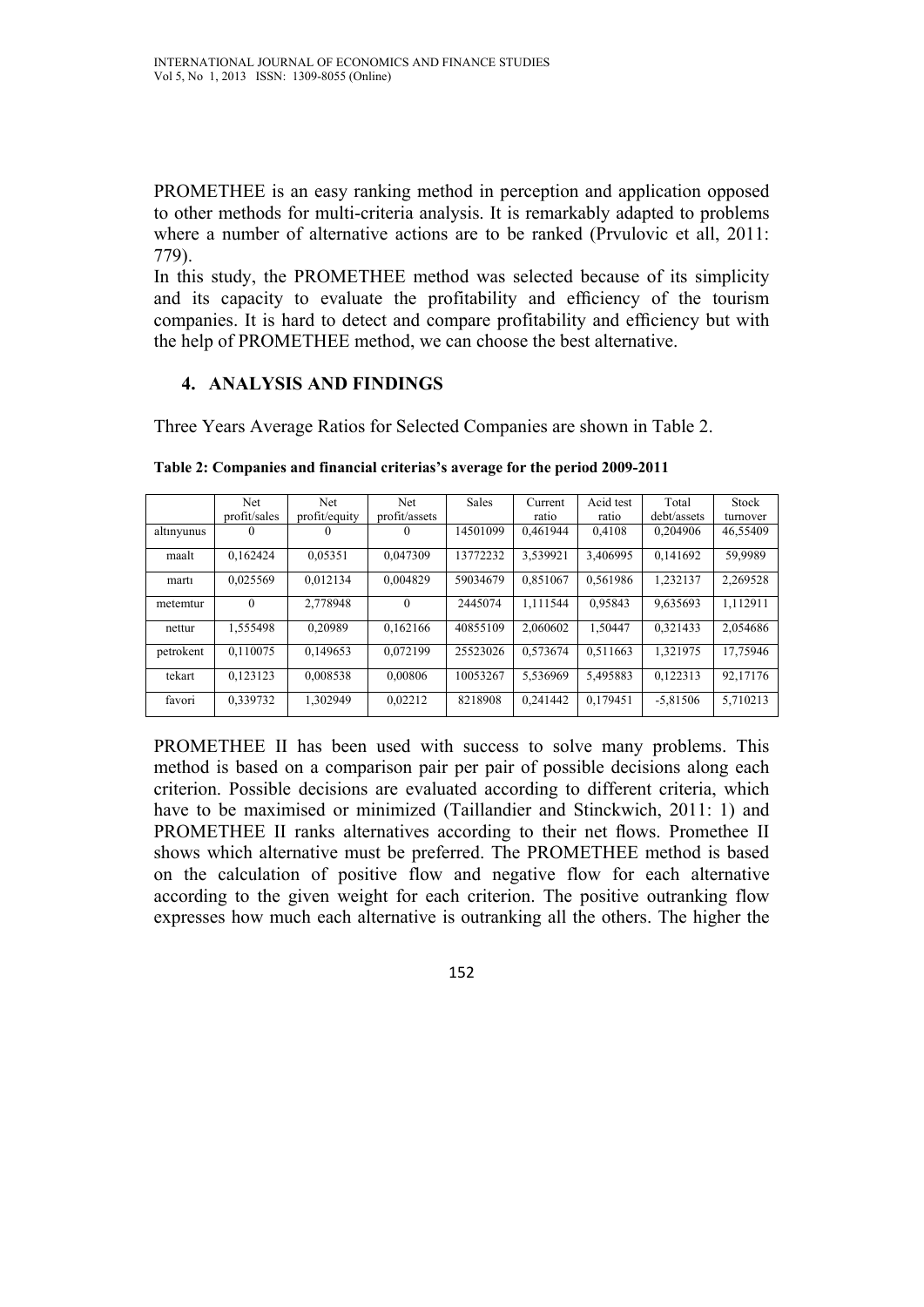positive flow, the better the alternative. The negative outranking flow expresses how much each alternative is outranked by all the others. The smaller the negative flow the better the alternative. The PROMETHEE II complete ranking is based on a calculation of net outranking flow value that represents the balance between the positive and negative outranking flows. The higher the net flow, the better the alternative (Bogdanovic et.all., 2012: 84). Promethee II Complete Ranking results are shown in Figure 1.

#### **Figure 1: Promethee II Complete Ranking**



153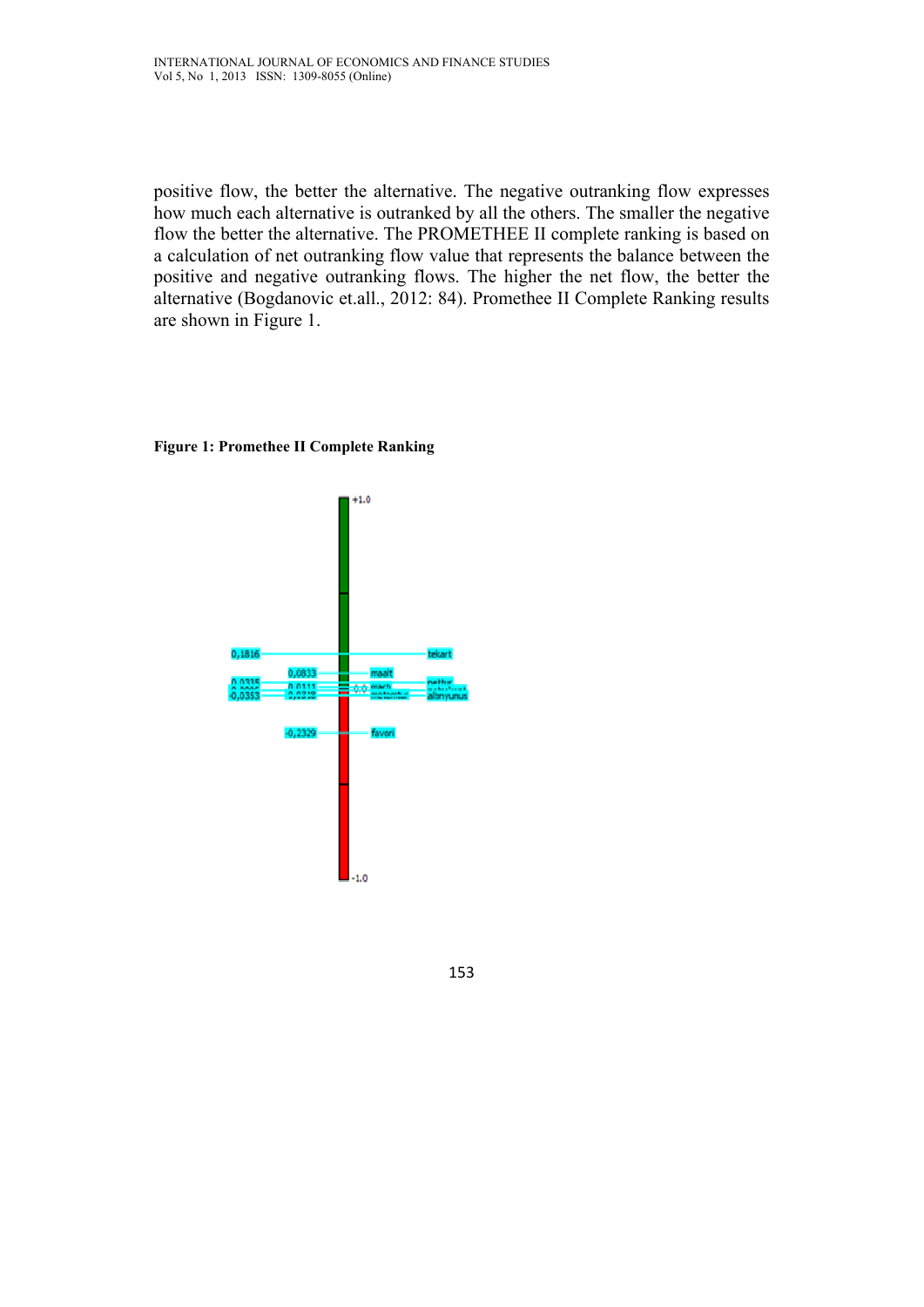Based on the above ranking, we conclude that Tekart (0,1816) was ranked the first and the others are respectively Maalt (0,0833), Nettur (0,0335) , Martı (0,0111), Petrokent (-0,0096), Metemtur (-0,0318), Altınyunus (-0,0353) and Favori (-0,23). Promethee Flows results are shown in Table 3.

| 1 W.V.IV V. 1 14 V.I.I.D 1 11 D.D 11 V.I.V |           |        |        |  |  |  |
|--------------------------------------------|-----------|--------|--------|--|--|--|
| <b>Action</b>                              | Phi       | $Phi+$ | Phi-   |  |  |  |
| Tekart                                     | 0,1816    | 0,2812 | 0,0995 |  |  |  |
| Maalt                                      | 0,0833    | 0,1840 | 0,1007 |  |  |  |
| Nettur                                     | 0,0335    | 0,1331 | 0,0996 |  |  |  |
| Marti                                      | 0,0111    | 0,1181 | 0,1070 |  |  |  |
| Petrokent                                  | $-0,0096$ | 0,1178 | 0,1273 |  |  |  |
| Metemtur                                   | $-0,0318$ | 0,1477 | 0,1796 |  |  |  |
| Altinyunus                                 | $-0,0353$ | 0,1054 | 0,1407 |  |  |  |
| Favori                                     | $-0,2329$ | 0,0374 | 0,2702 |  |  |  |

**Table 3: PROMETHEE flows** 

PROMETHEE I uses positive and negative flow values to find the partial ranking. Favori is determined as the worst alternative according to the PROMETHEE I partial ranking. Tekart, Maalt, Nettur, Martı, Petrokent, Metemtur, Altınyunus are preferred to Favori. Maalt is preferred to Nettur, Martı, Petrokent and Altınyunus. It is obvious that PROMETHEE I did not provide information about the best alternative.

The best alternative is identified by PROMETHEE II complete ranking (Fig. 1). Net flow values given in the first column of Table 3 are used in this process. Tekart is selected as the best alternative based on the information provided by PROMETHEE II, and the others are respectively Maalt, Nettur, Martı, Petrokeny, Metemtur, Altınyunus and Favori.

# **5. CONCLUSION**

In this paper, we have used Promethee method to evaluate the profitibality and efficiency of the Turkish tourism sector over a three year period. Our data set is compiled from Borsa İstanbul Inc. Tourism companies between 2009 and 2011 period. According the availibility of data, we included 8 tourism companies. In our analysis, we used eight criterias. The eight criteria were selected for measuring the profitabiltiy and efficiency. These are net profit/sales, net profit/equity, net profit/assets, sales, current ratio, acid test ratio, total debt/assets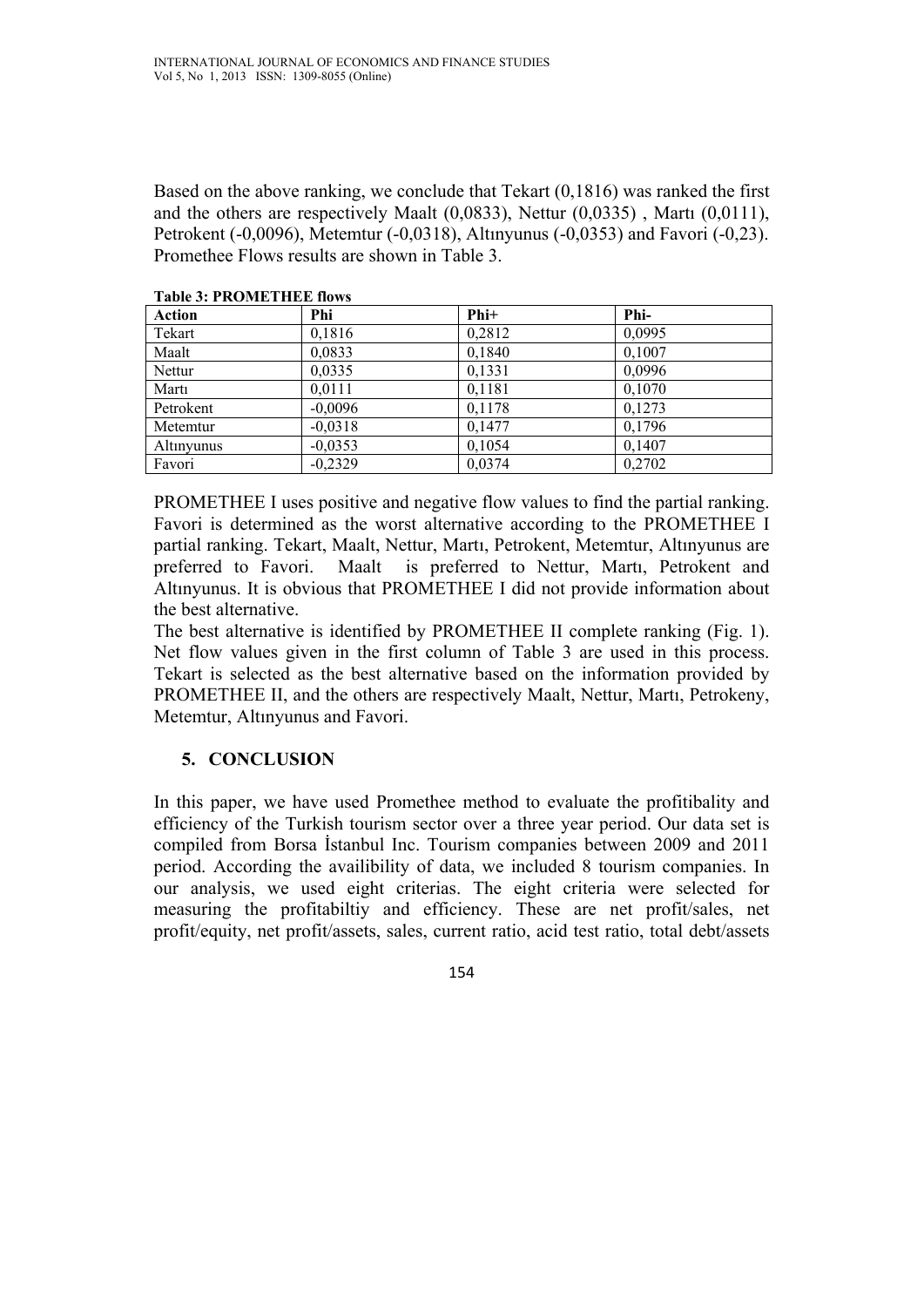and stock turnover. Then we modify the weight of these financial criterias. Finally promethee method was applied the data set. Tekart is selected as the best alternative based on the information provided by PROMETHEE II, and the others are respectively Maalt, Nettur, Martı, Petrokent, Metemtur, Altınyunus and Favori. Our application is identified to relative time period and model's hypothesis that we choosed. Different results may be achieved by using different time period and model.

# **BIBLIOGRAPHY**

Bogdanovıc, Dejan, Nıkolıc Djordje, Ilıc Ivana (2012), "Mining method selection by integrated AHP and PROMETHEE method", Printed version ISSN 0001-3765 / Online version ISSN 1678-2690.

Brans, Jean Pierre, Vincke Philippe (1985), A Preference Ranking Organization Method: The Promethee method for multiple criteria decision making, *Management Science*, Vol.31, pp. 647-651.

Kosmıdou, Kyrıakı, Zopounıdıs Constantın (2008), "Measurement Of Bank Performance In Greece", *South-Eastern Europe Journal of Economics* 1, pp.79- 95.

Prvulovic Slavica, Tolmac Dragisa, Radovanovic Ljiljana (2011), Application of Promethee-Gaia Methodology in the Choice of Systems for Drying Paltry-Seeds and Powder Materials, *Journal of Mechanical Engineering*, 57(10), pp.778-784.

Qu, Shuanghong, Li Hua, Pei Yunxia (2012), "Decision Making In Investing: Application Of Interval-Promethee Based On The Composite Weight", *Journal of Theoretical and Applied Information Technology*, 15th November 2012. Vol. 45 No.1, pp.239-245.

Taillandier, Patrick, Stinckwich Serge (2011), Using the PROMETHEE Multi-Criteria Decision Making Method to Define New Exploration Strategies for Rescue Robots, "IEEE International Symposium on Safety, Security, and Rescue Robotics (SSRR), Kyoto : Japan, pp.